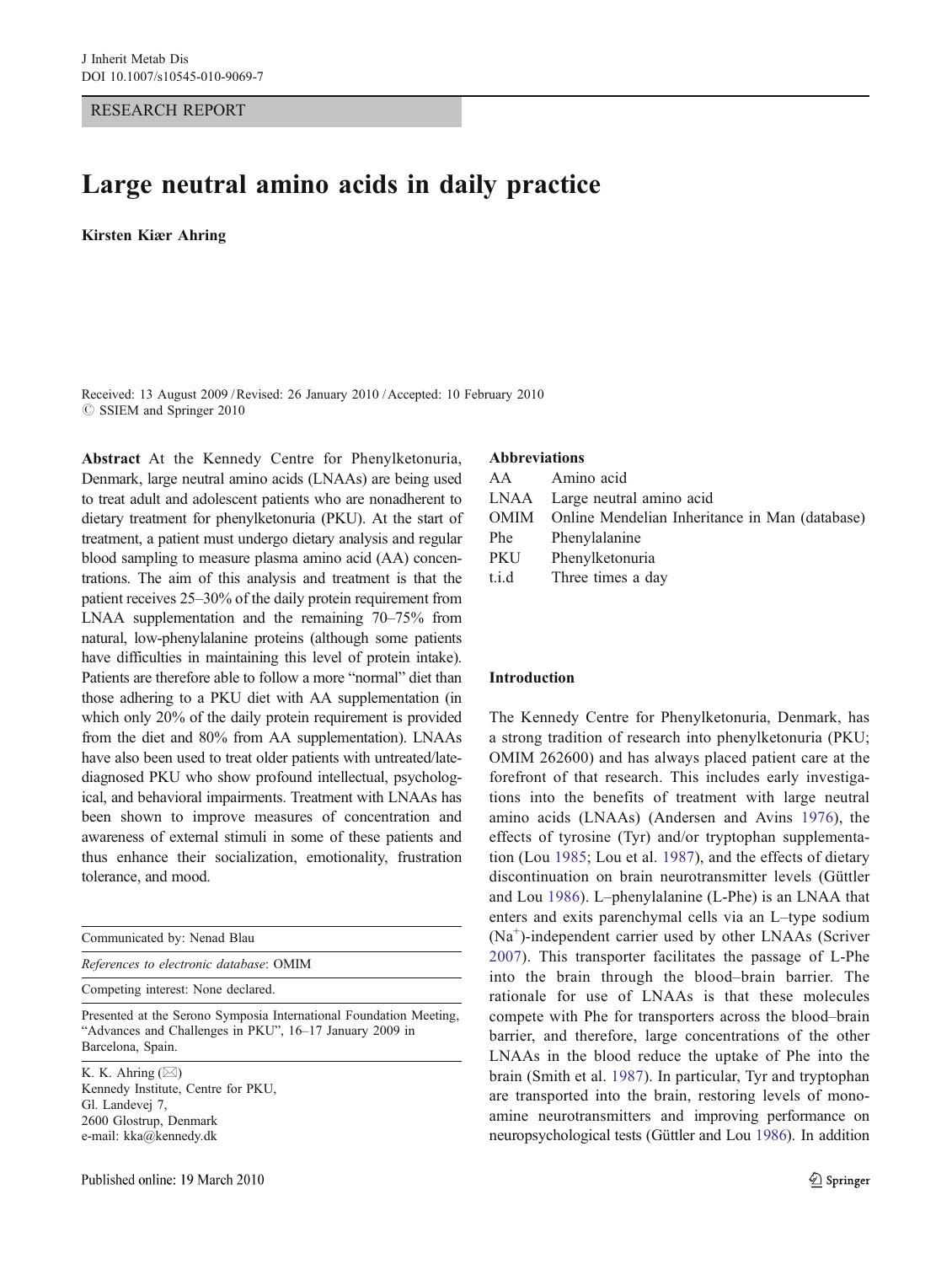to LNAAs blocking the influx of excess Phe into the brain in PKU, LNAAs may also promote protein synthesis (Pietz et al. [1999](#page-3-0)).

Management of PKU patients involves placing them on a low-Phe diet that restricts the intake of high-protein foods. The main goal of treatment is to maintain blood Phe concentration within safe limits (120–360 µmol/L from 0–3 years of age in Denmark; Giovannini et al. [2007](#page-3-0)) in order to improve neuropsychological performance, prevent neurologic deterioration, and reverse key biochemical abnormalities (Scriver and Kaufman [2001](#page-3-0)). However, low-Phe food and amino acid (AA) supplements should be used in combination with a low-Phe diet to fulfil nutritional requirements. The safety and efficacy of LNAA therapy for PKU in a diet containing defined quantities of Phe and LNAA supplements was shown to reduce ambient hyperphenylalaninemia (Matalon et al. [2006](#page-3-0)) by 50%. These findings suggest that supplementary therapy with LNAAs might improve treatment outcomes for PKU. Tablets and powders comprising LNAAs enriched with Tyr and tryptophan are available for treating PKU.

## Use of LNAAs in daily practice

At the Kennedy Centre, a wide variety of patients are treated for PKU, ranging from babies and children to adolescents and adults and including pregnant women, as well as patients with untreated/late-diagnosed PKU. A total of 354 patients with early-diagnosed PKU and 50 with latediagnosed PKU are currently being treated. At the centre, LNAAs are not offered to children or pregnant women but are considered appropriate for treating adults over the age of 18 years, adolescents with poor dietary adherence, and those with untreated/late diagnosed PKU. The centre has experience with the long-term use of PreKUnil® LNAA tablets (Korsør, Denmark) and the short-term use of NeoPhe® LNAA powder (Korsør, Denmark). Of the known 151 adult patients (>18 years old), 80 have chosen LNAAs as an alternative to a low-protein diet, 37 follow the diet, and 34 are out of contact.

Transferring the patient's treatment from a low-protein diet with AA supplementation to LNAA treatment is relatively straightforward. The patient attends the clinic for an initial dietary interview and analysis. At the start of LNAA treatment, weekly blood samples are taken to assess Phe and Tyr levels. Phe levels up to 1,500 μmol/l are allowed. This weekly sampling period can be increased to every 3 weeks after some time, and once patients have been stabilized on LNAA therapy, they are followed up every 3 months at either clinic visits or by telephone. Patients are

all tested during childhood and early adult hood by a neuropsychologist as follows: Bayleys test at age 1, Wechsler Preschool and Primary Scale of Intelligence-Revised (WPPSI-R) at age 4½, Wechsler Intelligence Scale for Children-III (WISC-III) at 6,10, and 14 years, and Wechsler Adult Intelligence Scale III (WAIS-III) at age 22. There is no difference between testing of LNAA users and PKU patients on the diet. All patients on LNAA are tested from the beginning of treatment on a regular basis. However, results have not been published.

An individual's recommended daily protein intake is 1 g/kg of ideal body weight. It is recommended that LNAAs comprise 25–30% of a patient's daily protein requirement and natural protein from food to make up the remaining 70–75%. If it is not possible for patients to take in enough natural protein with low Phe levels to meet their daily requirement, then using an AA supplement can fulfil part of the daily protein requirement. In comparison, patients adhering to a low-protein diet with AA supplementation will receive 80% of their protein from these AAs and 20% from natural protein in the diet. All patients receive the same mixture of LNAA. The minimum dosage of LNAA is ten tablets taken with main meals three times a day (t.i.d.) for patients who weigh 50–60 kg. The number of tablets prescribed increases as patient weight increases, up to 15 tablets t.i.d for patients weighing >90 kg. Most patients have no problems swallowing the amount of tablets. No side effects have been reported. However, a few patients with classic PKU have returned to a regular low-protein diet and AA supplement because they in general felt better on the diet. The composition of LNAA tablets and powder are shown in Table 1.

Table 1 Composition of large neutral amino acid (LNAA) tablets and powder used at the Kennedy Centre in Denmark

|                          | Tablets (100g tablets) | Powder $(100g)$ |
|--------------------------|------------------------|-----------------|
| Energy $(kJ)$            | 1146                   | 1318            |
| Protein equivalent $(g)$ | 55.8                   | 60.0            |
| Amino acids $(g)$        | 68.0                   | 73.5            |
| Carbohydrate $(g)$       | 14.1                   | 18.7            |
| Fat $(g)$                | 1.4                    | $\theta$        |
| Vitamin $B_6$ (mg)       | 6.3                    | 7.35            |
| Vitamin $B_{12}$ (µg)    | 11.3                   | 13.2            |
| Biotin (mg)              | N/A                    | 0.14            |
| Folic acid $(\mu g)$     | N/A                    | 0.95            |

Product information taken from http://www.prekulab.com accessed prior to Jan 2009; composition information may have changed since date of access

N/A not available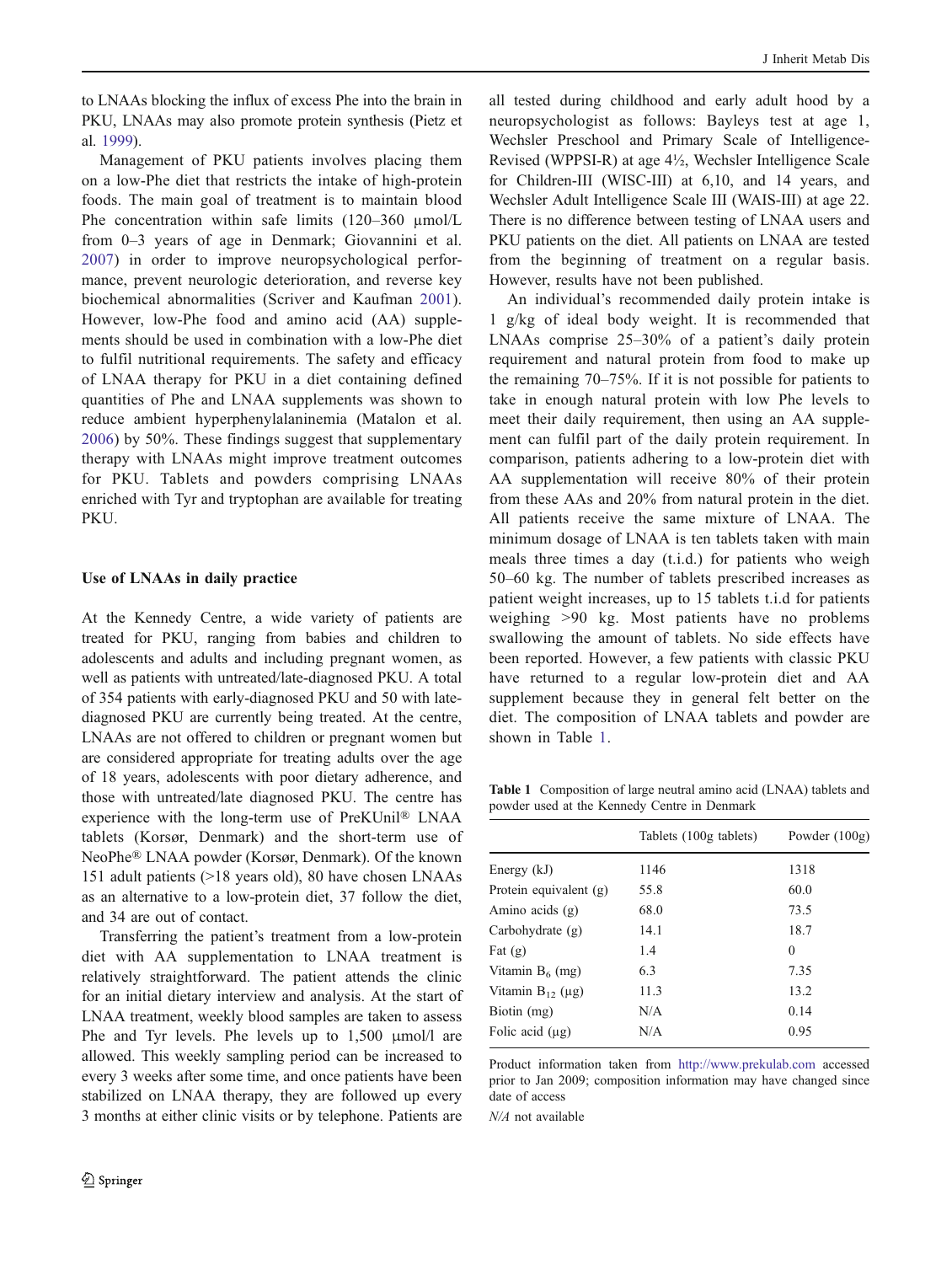#### Practical use of LNAAs: case 1

This 20-year-old woman had classic PKU, with plasma Phe levels between 120–1500 µmol/L, and weighed 55 kg. As she was studying to become a nurse and training for a marathon, she preferred LNAA treatment, which allowed her freedom in lifestyle. Analysis of her diet revealed that her total protein intake was 43.8 g, of which 25.8 g  $(59\%)$  was from food and 18 g  $(41\%)$  from LNAAs. Thus, her daily protein intake was only 80% of the recommended intake for her weight and was made up of a larger proportion of LNAAs than recommended. To rectify this protein deficit, she increased her intake of natural proteins to 34.4 g (largely by increasing her daily intake of meat) and used daily AA supplementation in addition to LNAAs. This increased her daily total protein intake to 69.4 g, which was more than the recommended daily requirement. In this way she was able to meet her daily protein requirements without restricting her diet or activities.

## Practical use of LNAAs: case 2

This 22-year-old man had mild PKU, with plasma Phe levels in the range of 120–1,500 µmol/L. He had an active lifestyle and a high level of daily activity from his job as a lifeguard and from sporting activities, but he had gained 10 kg (increasing from 69–79 kg) between clinic visits. He enjoyed eating meat and had a daily protein intake of  $166.9$  g, of which  $18$  g  $(11\%)$  was from LNAAs and 148.9 g (89%) from food. This ratio of natural protein to LNAA intake was too high, and his dose of LNAA was too low as a result of his weight gain. He was also following a diet that was too high in meat and other natural proteins (e.g., regular milk) and too low in fruit and vegetables. Adjustment of LNAA dosage and changes to his diet, including restriction of meat intake and replacing regular milk with low-protein milk, produced beneficial changes in his protein intake. After these changes, the patient was eating a total of 110.5 g protein each day, of which 19.5% (18%) was from LNAAs and 91 g (82%) was from food.

## Untreated/late-diagnosed PKU patients

Patients with previously untreated and/or late-diagnosed PKU can also benefit from a low-Phe diet. For these individuals, the main therapeutic goals are improvement in psychological well-being, behavioral difficulties, and health. However, because of the difficulties associated

with dietary restriction in these patients, alternatives to low-protein diets have been sought. In 1976, screening in Denmark revealed 110 individuals with late-diagnosed PKU (Güttler and Wamberg [1977](#page-3-0)). About 50 of these patients are still alive, aged between 43 and 75 years, but geographical distance to the clinic and difficulties in drinking AA supplements and adhering to low-protein diets have been barriers to their effective treatment. To date, only 20 of these patients are receiving LNAA treatment.

In a double-blind crossover study conducted in 2000– 2001, 19 patients (12 men and seven women) with latediagnosed or untreated PKU were given LNAAs for 6 months and placebo for 6 months (Kalkanoglu et al. [2005](#page-3-0)). All patients had severe intellectual disability and were aged between 38 and 85 years. They received their usual diet in addition to LNAAs or placebo based on body weight. Seven of 16 patients (44%) showed significantly improved concentration during treatment with LNAAs, and ten of the 16 (63%) were more aware of external stimuli. The main areas of improvement shown by these patients were in socialization, emotionality, frustration tolerance, and mood. However, five of the 19 patients showed no improvement while taking LNAAs, and no significant improvements were seen in their motor or daily-living skills.

### Conclusions

LNAAs are easy for patients to use and allow them to eat a somewhat free diet (consuming 70–75% of their daily protein requirement as natural proteins). In comparison with a low-protein diet, LNAAs present greater convenience for patients in maintaining a social life, and normal activities such as school, work, sports, and holidays, and consequently are more likely to be associated with patient adherence than are low-protein diets. One disadvantage for some patients is the requirement to obtain 70–75% of daily protein from natural food, as some find it difficult to maintain this level of low-Phe protein intake and have to eat more protein-rich food. Future research is required to determine the long-term benefits and consequences of LNAA use in comparison with a low-protein diet and AA supplementation. In order to maintain commitment to patients with PKU receiving the best possible treatment, a realistic approach to the "diet for life" is required, in addition to learning from other clinicians' experiences and retaining an open mind when considering alternative products or approaches to treating patients with this condition.